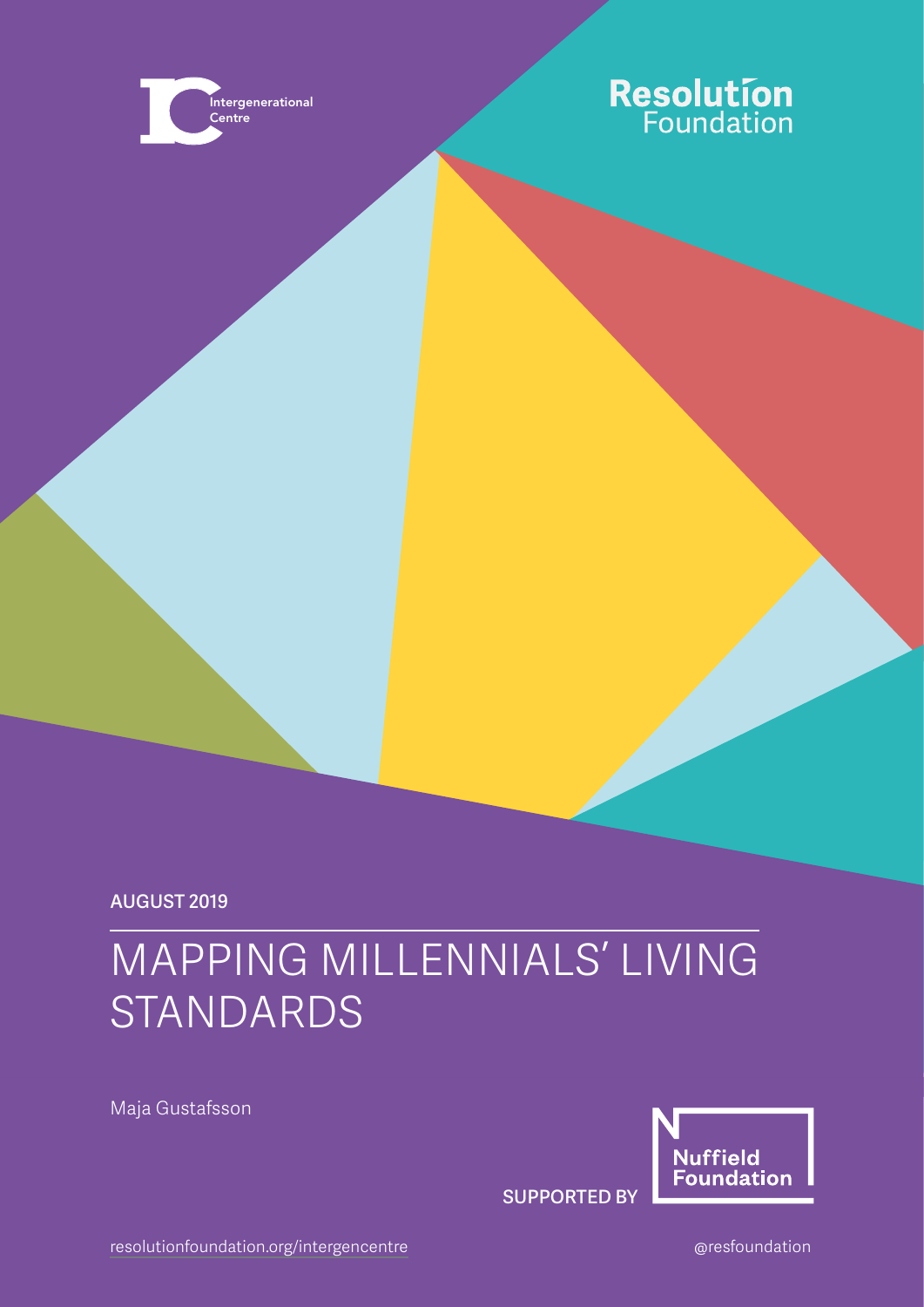# ACKNOWLEDGEMENTS

The author would like to thank the Nuffield Foundation for funding this work, and especially Alex Beer for her comments on an earlier draft. All errors, of course, remain the author's own.

The Nuffield Foundation is an independent charitable trust with a mission to advance social well-being. It funds research that informs social policy, primarily in Education, Welfare, and Justice. It also funds student programmes that provide opportunities for young people to develop skills in quantitative and scientific methods. The Nuffield Foundation is the founder and co-funder of the Nuffield Council on Bioethics and the Ada Lovelace Institute. The Foundation has funded this project, but the views expressed are those of the authors and not necessarily the Foundation. Visit [www.nuffieldfoundation.org](http://www.nuffieldfoundation.org)



#### Download

This document is available to download as a free PDF at: https://www.resolutionfoundation.org/publications/mapping-millennials-living-standards

#### **Citation**

If you are using this document in your own writing, our preferred citation is: M. Gustafsson, *Mapping millennials' living standards*, Resolution Foundation, August 2019

#### Permission to share

This document is published under the [Creative Commons Attribution Non](https://creativecommons.org/licenses/by-nc-nd/3.0/)  [Commercial No Derivatives 3.0 England and Wales Licence.](https://creativecommons.org/licenses/by-nc-nd/3.0/) This allows anyone to download, reuse, reprint, distribute, and/or copy Resolution Foundation publications without written permission subject to the conditions set out in the Creative Commons Licence. For commercial use, please contact: [info@resolutionfoundation.org](mailto:info%40resolutionfoundation.org?subject=)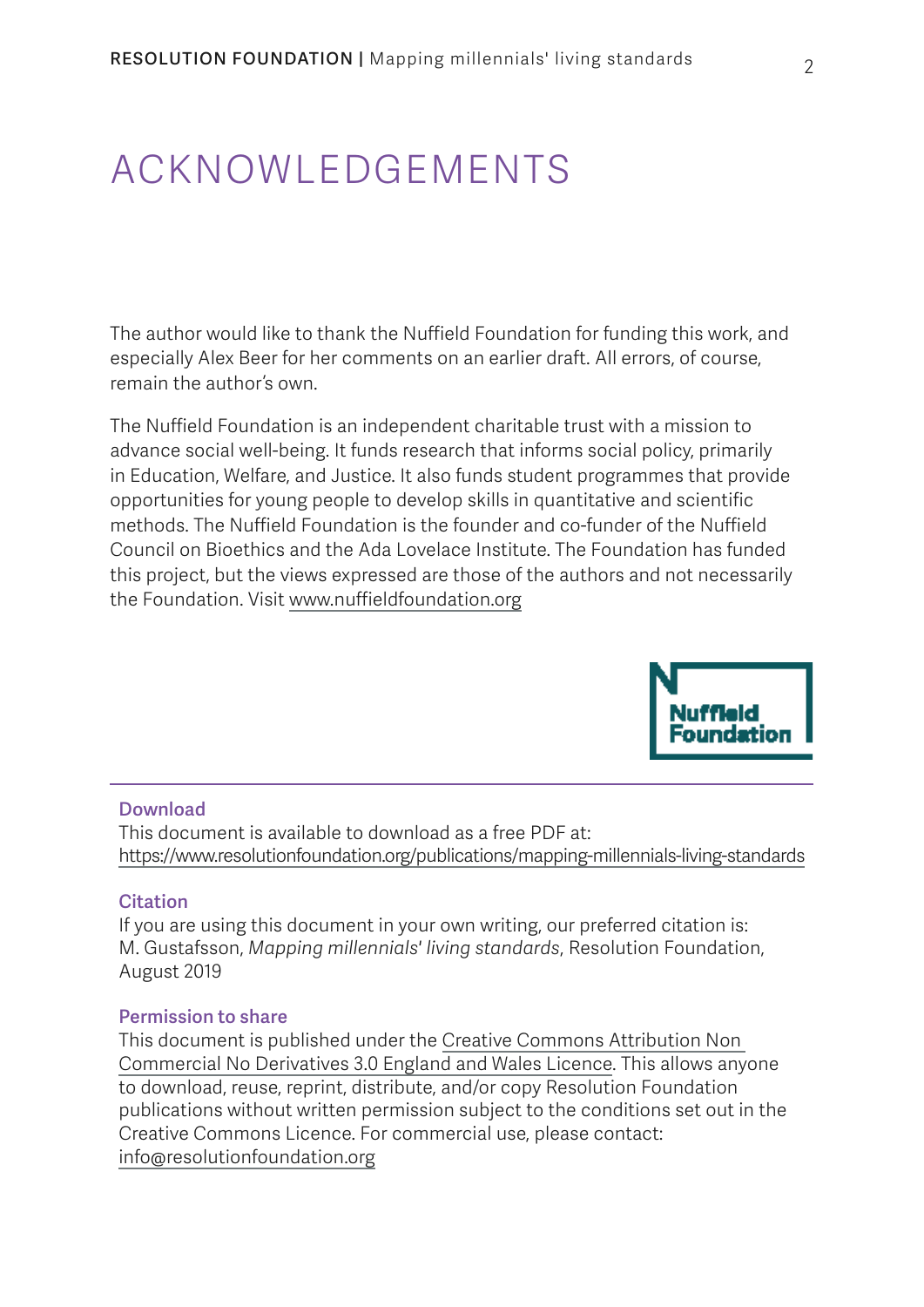# MAPPING MILLENNIALS' LIVING STANDARDS

#### **Summary**

Intergenerational progress – the idea that each successive cohort should have higher living standards than predecessors at the same age – has slowed down markedly for today's young adults. This puts their experience in stark contrast to the rapid cohort-on-cohort improvements in standards of living up until those born in the 1970s.

Because many people spend their whole lives in the same part of the country and inter-regional mobility rates have been falling, it is important to assess these intergenerational comparisons through the lens of place. The concerns that young people have about their living standards prospects reflect how they compare themselves both to peers across the country, and to the experiences of older generations in the communities in which they live.

This briefing note examines how young adults across the nations and regions of the United Kingdom are faring in terms of their pay, employment, educational attainment, home ownership and housing costs, compared to previous generations at the same age. In particular, we focus on how those born between 1986 and 1990 compare with those born between 1971 and 1975.

Our approach shines a light on the intersection between different standards of living for young adults in different parts of the country today, and the degree to which the fortunes of young adults have been improving in each region over the course of the past two decades or so. In doing so we form a rounded picture of how it feels to be a young adult in different parts of Britain. Some themes that emerge are: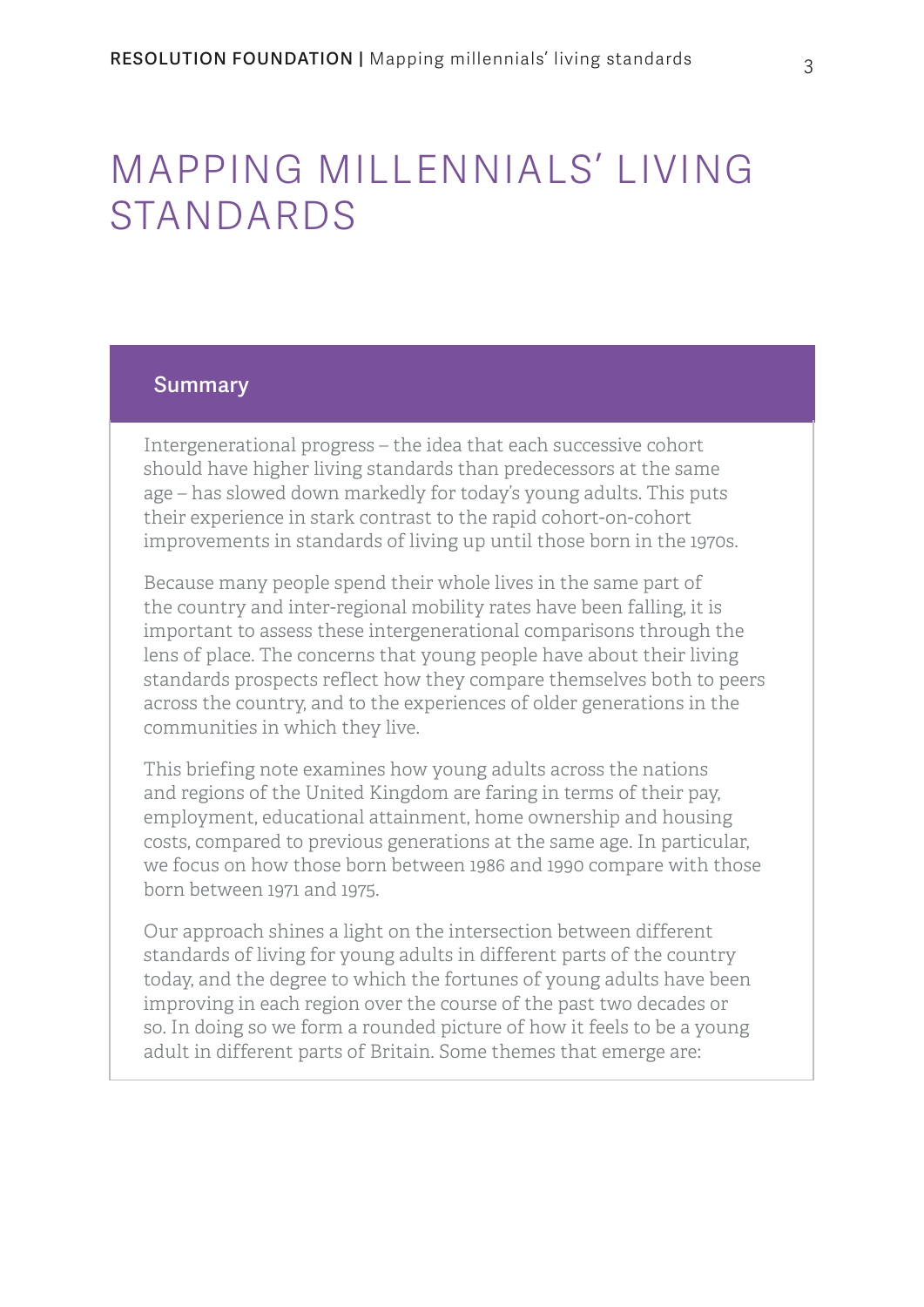- The West Midlands and Yorkshire and the Humber are regions where young adults might feel most pessimistic about their prospects in the labour market. The 1986-90 cohort of millennials in the West Midlands and Yorkshire not only experience worse labour market outcomes in their late 20s compared to their peers in other regions today, but also find themselves with little or no generational progress on the 1971-75 cohort.
- Millennials everywhere face housing cost pressures and struggle to get on the housing ladder. London has the lowest home ownership rates for those born 1986-90 when in their late 20s, and the biggest home ownership decline since the 1971-75 cohort were that age. But the decline in the West Midlands was almost as big. As a result, young adults' home ownership rates in the West Midlands are now below the national average.
- Millennials in the North East have experienced the largest cohorton-cohort labour market improvements. The 1986-90 cohort in the North East still has earnings, employment rates and degree attainment rates below the national average. But the North East has experienced the fastest intergenerational improvements since the 1971-75 cohort was in their late 20s on all three measures. This progress reflects the fact that while there is further room for improvement in its labour market, the gap between the North East and leading regions like the South East has narrowed.

Looking at the interaction between current living standards and intergenerational progress from a regional perspective furthers our understanding of how people may think about their situation, and what expectations they form. The big differences across the country in how young people have fared compared to their predecessors point to the need for policy makers to recognise and address different regional challenges for young adults.

### Introduction – why place matters when thinking about generational living standards differences

Large majorities across age groups believe that social progress is about younger generations experiencing better living standards than those that came before them.[1] These beliefs are held across every region and nation of the UK. At least four times as many adults agree as disagree that every generation should have a higher standard of living than the one before it.<sup>[2]</sup> The strongest support for such

<sup>1</sup> Resolution Foundation, *[A new generational contract: The final report of the Intergenerational Commission](https://www.resolutionfoundation.org/advanced/a-new-generational-contract/)*, May 2018

<sup>2</sup> Ipsos MORI polling of adults aged 16-75 in Great Britain, conducted in May 2017 for the Resolution Foundation.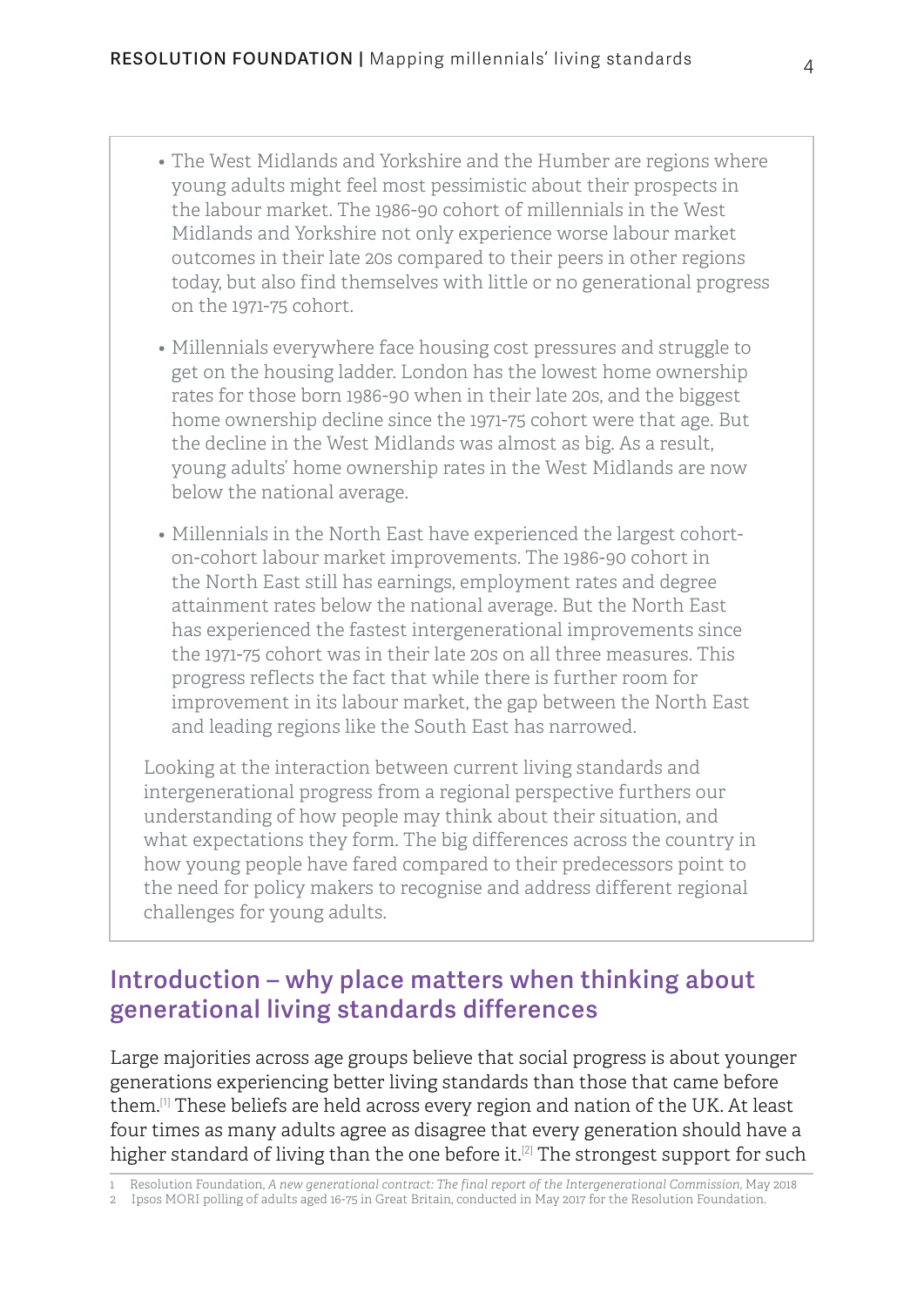generational progress is found in areas right across the country: the North West, the East Midlands and London.<sup>[3]</sup>

However, people in Britain now have little confidence that younger generations will be better off than those that came before. Pessimists about the prospects of today's young adults outnumber the optimists two-to-one.[4]

This anxiety for younger generations' living standards goes beyond economists' numbers; it is experienced first-hand by individuals who work hard, build a family and take care of their loved ones. To understand how young adults feel about their lives today, we need to think about how they compare themselves to people around them.

When people look to their parents' generation for a point of reference, place is a crucial factor. While the proportion of people moving homes varies greatly for different groups, mobility rates for young people in particular have been falling in recent years.[5] When people do move, they tend to stay in the local area.[6] And a recent study shows that nearly 45 per cent of people in the UK will only ever work in the place where they were born.<sup>[7]</sup> This makes the intersection between place and intergenerational progress especially important for how people feel about their standard of living.

In this briefing note we consider five key indicators of standards of living. Weekly pay, the employment rate and the proportion of the population with a degree give us an idea of how young adults are getting on in the labour market. To broaden our perspective to housing security and wealth accumulation, we also look at the cost of housing and home ownership rates.

These indicators are examples of factors young adults think about when they consider their own standard of living, comparing it both to the prior experience of older cohorts in their own communities, and to peers of similar ages across the country. They are all central to young adults' ability to build a career, save and invest in ways that are important to them.

We use these indicators to compare young adults born 1986-90 (a subset of the millennial generation born 1981-2000) to their peers in other regions, and to the 1971-75 cohort (a subset of 1966-80-born generation X) born 15 years before them. Through this comparison, we can form a rounded picture of how it feels to be young in different parts of the country today.

6 M Langella & A Manning, *[Residential Mobility and Unemployment in the UK](http://cep.lse.ac.uk/pubs/download/dp1639.pdf)*, CEP discussion paper No 1639, London School of Economics, July 2019

<sup>3</sup> Ipsos MORI polling of adults aged 16-75 in Great Britain, conducted in May 2017 for the Resolution Foundation.

<sup>4</sup> H Shrimpton, G Skinner & S Hall, *[The millennial bug: Public attitudes on the living standards of different generations](https://www.resolutionfoundation.org/publications/the-millennial-bug-public-attitudes-on-the-living-standards-of-different-generations/)*, Resolution Foundation, September 2017

<sup>5</sup> L Judge, *[Moving matters: Housing costs and labour market mobility](https://www.resolutionfoundation.org/publications/moving-matters-housing-costs-and-labour-market-mobility/)*, Resolution Foundation, June 2019

<sup>7</sup> C Bosquet & H Overman, *['Why does birthplace matter so much?'](https://www.sciencedirect.com/science/article/pii/S0094119019300117)*, Journal of Urban Economics 110, March 2019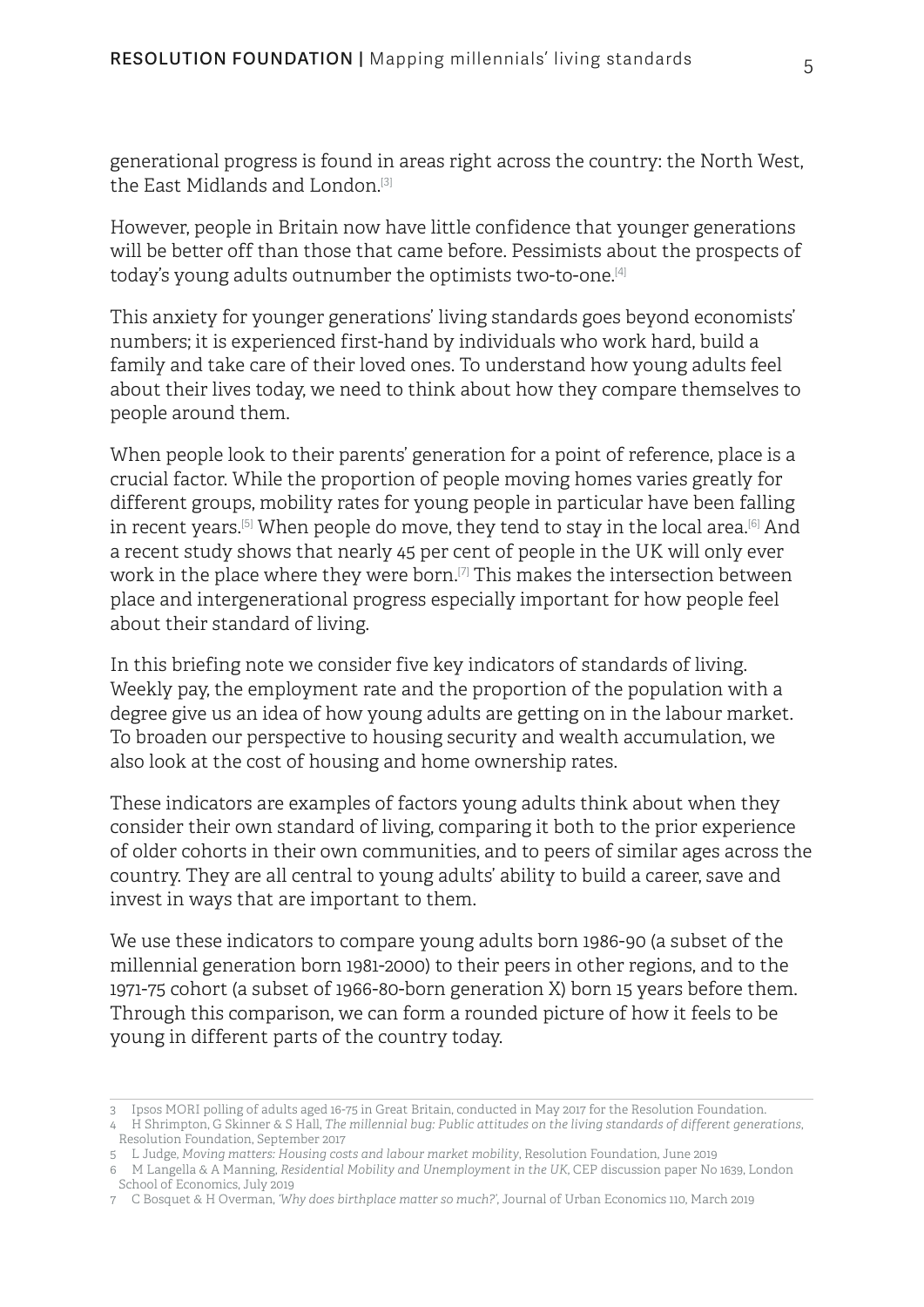### Jobs, pay and education

Figure 1 shows median weekly pay for employees. In no region has the 1986-90 cohort experienced both above-average weekly pay compared to other parts of the country, and an above-average increase in real pay compared to the generation before. Indeed, in the two regions in which millennials have the highest earnings today – London and the South East – the 1986-90 cohort has lower real pay than the cohort 15 years before them did at the same age.

#### <span id="page-5-0"></span>Figure 1: Millennials' pay performance has been weak across all regions and nations

Median real weekly employee pay (CPIH-adjusted to 2018 prices) at ages 26-28, by cohort and region: 1997-2003 and 2012-2018



*Difference in pay between 1986-90 and 1971-75 cohorts within the same region*

Source: RF analysis of ONS, *Annual Survey of Hours and Earnings*

The 'worst-of-both-worlds' quadrant in [Figure 1](#page-5-0) – places with below-average intergenerational progress and below-average weekly pay today – contains the East Midlands, Yorkshire and the Humber, the West Midlands and the East of England. The East Midlands fares worst overall, because it is the region with the biggest fall in the pay of those in their late 20s over the past 15 years, and the lowest current weekly pay for those born in the late 1980s.

However, as can be seen in [Figure 2,](#page-6-0) the 1986-90 cohorts of millennials in both the East Midlands and the East of England have employment rates above the national average. This may to some extent counteract the negative effects of low cohort-on-cohort growth in weekly pay. Conversely, below-average weekly pay in Yorkshire and the Humber and the West Midlands is coupled with the lowest employment rates. We can see that Yorkshire and the Humber and the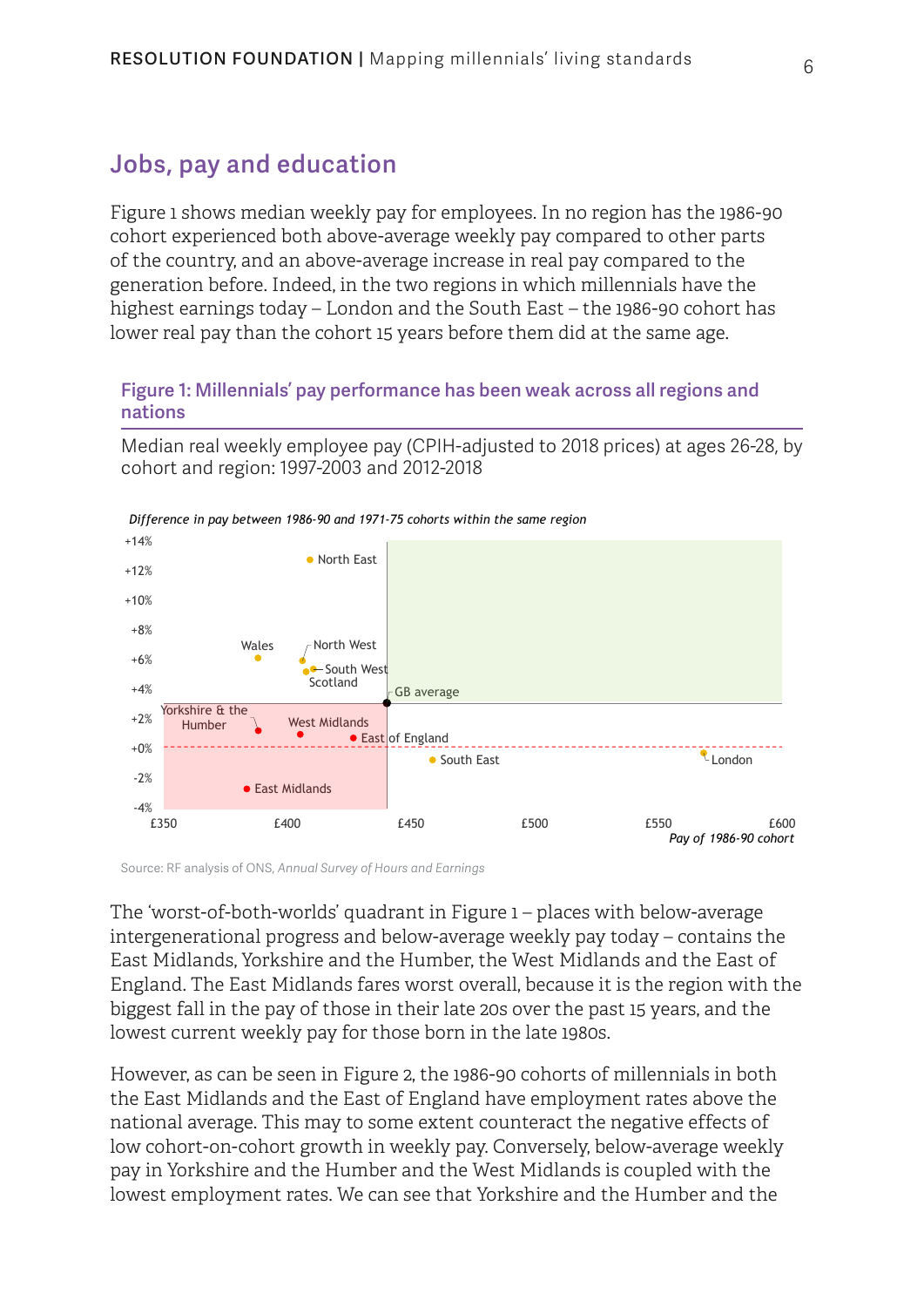West Midlands are also the only regions where the late-20s employment rate has decreased since the 1971-75 cohort of generation X were in their 20s. This suggests that millennials in these two regions are likely to have the bleakest outlooks on their labour market experiences.

#### <span id="page-6-0"></span>Figure 2: Employment rates for young adults have increased in most regions and nations



Employment rate at ages 26-28, by cohort and region: 1997-2003 and 2012-2018

with the best (green) and worst (red) changes between these two cohorts. Source: RF analysis of ONS, *Labour Force Survey*

Turning to educational attainment, the current degree attainment rate in regions largely follows the labour market patterns for millennials seen in their weekly pay performance and employment rates. London is the exception, where an extremely high proportion of people in their 20s have a degree-level qualification. As [Figure 3](#page-7-0) shows, Yorkshire and the Humber and the West Midlands again experience the weakest progress on predecessors at the same age in the same region.

This chart also shows that the proportion of young adults who are graduates in the North East has doubled since the late 1970s, with almost one out of every three millennials from the 1986-90 cohort having gained a degree-level qualification.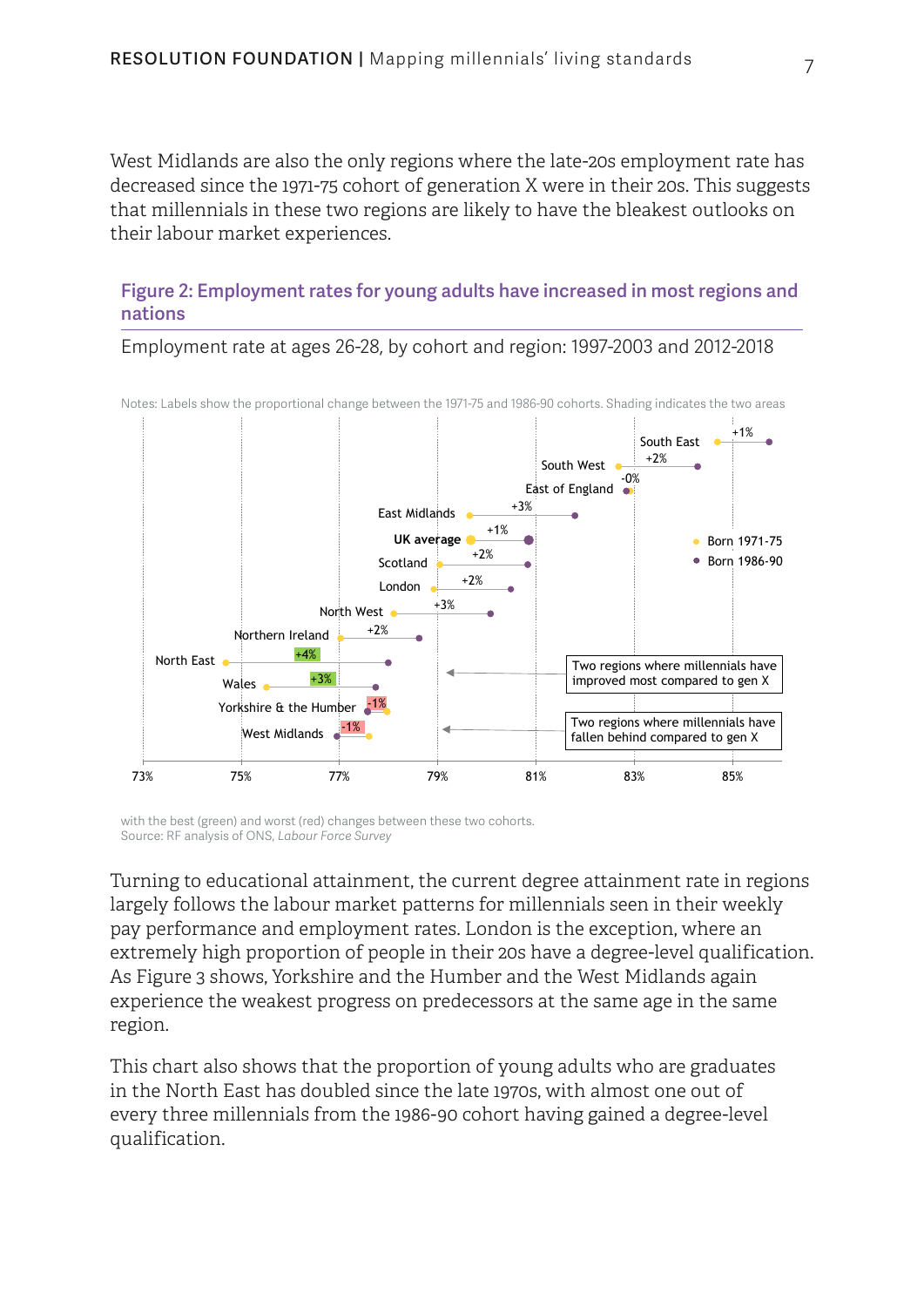#### <span id="page-7-0"></span>Figure 3: Regional degree attainment rates for young adults tends to follow trends in pay and employment

#### Proportion of 26-28 year olds with degree-level qualifications, by cohort and region: 1997-2003 and 2012-2018

Notes: Labels show the proportional change between the 1971-75 and 1986-90 cohorts. Shading indicates the two areas with the best (green) and worst (red) changes between these two cohorts. Source: RF analysis of ONS, *Labour Force Survey*



The positive outlook for the North East is a recurring theme throughout these labour market indicators. When those in the 1971-75 cohort in North East were 26-28 years old, they experienced the lowest employment rate in the country, as seen back in [Figure 2](#page-6-0). Since then the region has had the largest intergenerational increase in employment, although millennials born 1986-90 still lag behind the national average. The North East also stands out given that this intergenerational increase in the employment rate is coupled with by far the strongest improvement in weekly pay, as seen back in [Figure 1,](#page-5-0) and in degree attainment, as seen in [Figure 3.](#page-7-0)

It is possible that graduate retention is a big driver of these outcomes. Figures from the Centre for Cities show that Middlesbrough and Newcastle are good at keeping their graduates locally, both universities ranking in the top 10 in graduate retention rates among UK cities.[8]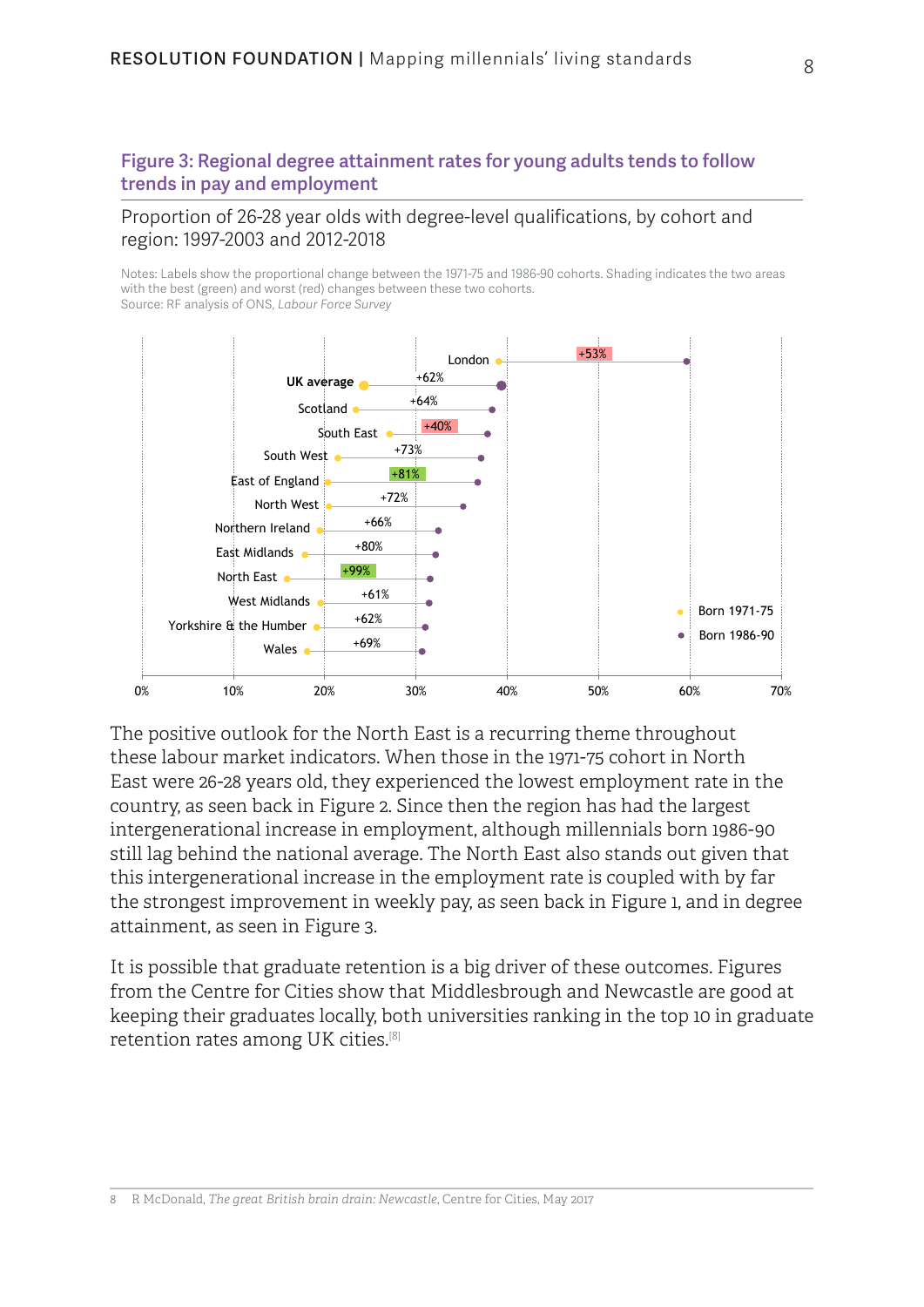One conclusion from this analysis of jobs market outcomes for young adults is that certain regional gaps have shrunk. The North East has experienced the fastest intergenerational improvements for people in their late 20s, whereas young adults in the South East have experienced lower-than-average intergenerational progress.

This rebalancing is likely to have been driven by the fact that rising employment in recent years has helped to reduce variation in employment rates across the UK, while a higher minimum wage has helped to reduce geographic pay gaps, particularly for younger people.[9] The North East specifically has benefited from among the highest growth rates in both earnings and employment for all age groups since the early 2000s.[10] These general economic improvements in the region have timed well with the 1986-90 cohort entering and progressing in the labour market, so millennials have been able to ride the wave of region-wide improvements.[11]

This makes the differences in the experiences of the North East on the one hand, and the West Midlands and Yorkshire and the Humber on the other, all the more poignant. Rather than catching up with leading regions like South East and London, the West Midlands and Yorkshire and the Humber are falling further behind.

This analysis of the labour market shows that no place is performing consistently well across both young adults' living standards today and rates of improvement since the late 1990s. There are, however, some significant regional differences:

- Wales, the West Midlands and Yorkshire perform consistently poorly in terms of young adults' outcomes compared to their counterparts in other regions today.
- The West Midlands and Yorkshire stand out particularly as they also perform poorly in terms of rates of change compared to those born 15 years before when they were the same age.
- The North East has lower-than-average performance today, but tops the generational progress rankings on all three indicators.
- London and the South East often rank well in terms of levels today, but have generally had lower-than-average generational progress.

<sup>9</sup> S Clarke, *[Mapping gaps: Geographic inequality in productivity and living standards](https://www.resolutionfoundation.org/publications/mapping-gaps-geographic-inequality-in-productivity-and-living-standards/)*, Resolution Foundation, July 2019 10 RF analysis of ONS, *Annual Survey of Hours and Earnings*; ONS, *Labour Force Survey*

<sup>11</sup> Another possible reason for this shift is that those born in the 1970s suffered as a result of the industrial change in the late 1980s. However, the worst part of the north's industrial decline preceded this cohort entering the labour market, so it is unlikely to explain much of the intergenerational progress in living standards seen here.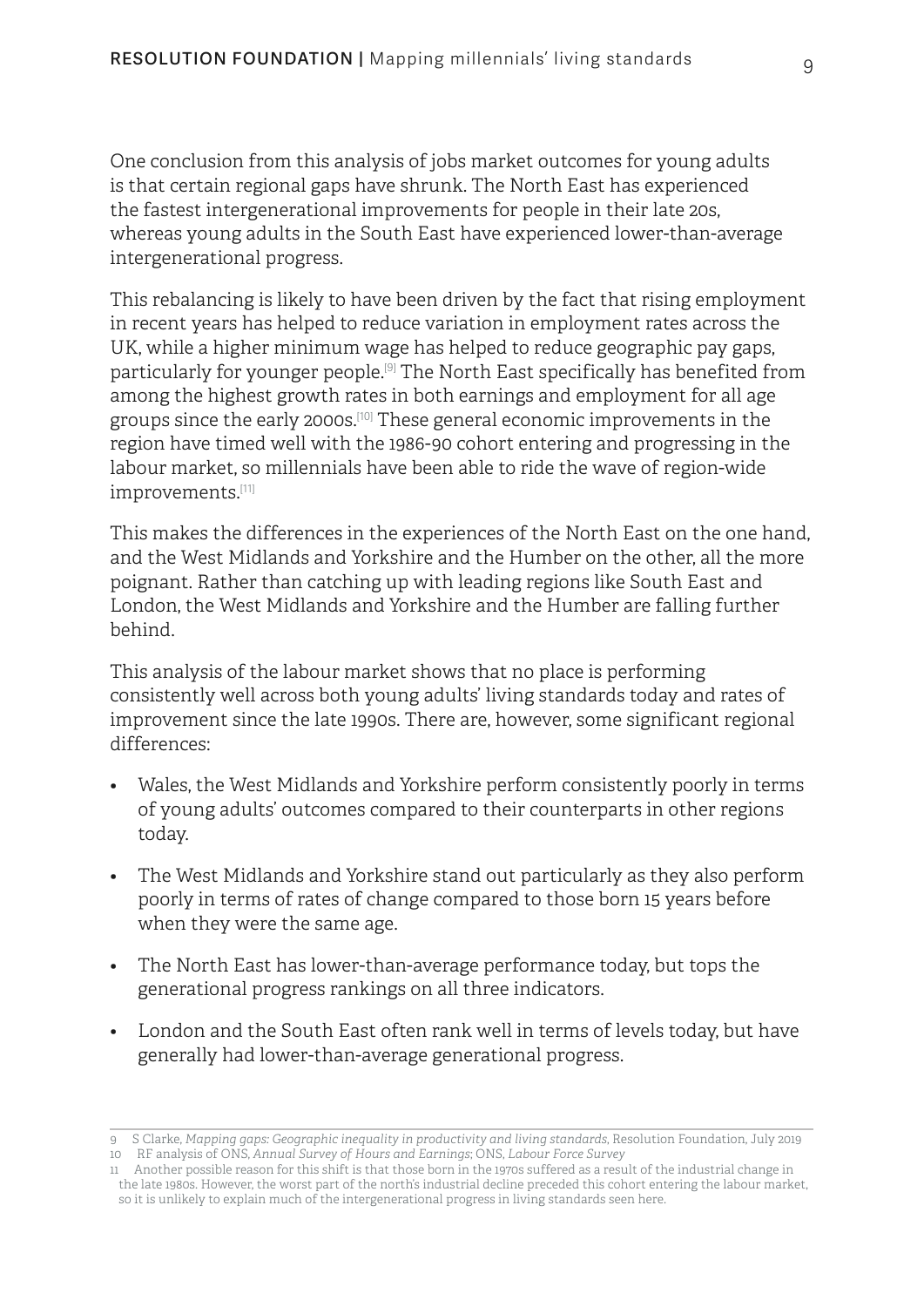## Housing costs, security and wealth

Housing security and quality are also an important part of how people feel about their standard of living. Owning one's own home is a widespread aspiration and can create a sense of belonging to a local area. While the late 20s may now be considered relatively early for home ownership, two-in-five baby boomers from the 1961-65 cohort owned their home when they were in their late 20s.<sup>[12]</sup>

For millennials born 1986-90, home ownership has collapsed in all parts of the country over the past couple of decades. As [Figure 4: London and the West](#page-9-0)  [Midlands have experienced the biggest falls in home ownership for those in their](#page-9-0)  [late 20s](#page-9-0) shows, 26-28 year olds' home ownership rates have halved since the 1971- 75 cohort of generation X were in their late 20s. Millennials in London are behind their peers in other regions, with both the lowest proportion of home owners and the largest decrease in home ownership compared to generation X.

#### <span id="page-9-0"></span>Figure 4: London and the West Midlands have experienced the biggest falls in home ownership for those in their late 20s

5% 10% 15% 20% 25% 30% 35% 40% 45% South East  $\bullet$ East of England  $\bullet$ South West  $\bullet$ **UK average** East Midlands Scotland  $\bullet$ London  $\bullet$ North West Yorkshire & the Humber West Midlands Northern Ireland . Wales  $\bullet$ North East  $\bullet$ ● Born 1971-1975 -58% Born 1986-1990 -56% -49% -49% -50% -43% -38% -51% -49% -48% -45% -46%  $-44%$ 

Home ownership rates for 26-28 year olds, by cohort and region: 1997-2003 and 2012-2018

Notes: Labels show the proportional change between the 1971-75 and 1986-90 cohorts. Shading indicates the two areas with the best (green) and worst (red) changes between these two cohorts. Analysis covers families, which are assigned to cohorts based on the age of the head of the family unit. A family unit is a single adult or couple, and any dependent children. Figures for each cohort are derived from a weighted average of estimates by single year of age; cohorts are included if at least five birth years are present in the data. Source: RF analysis of ONS, *Labour Force Survey*

#### We have already shown that the West Midlands and Yorkshire and the Humber are regions where millennials face the least favourable labour market outcomes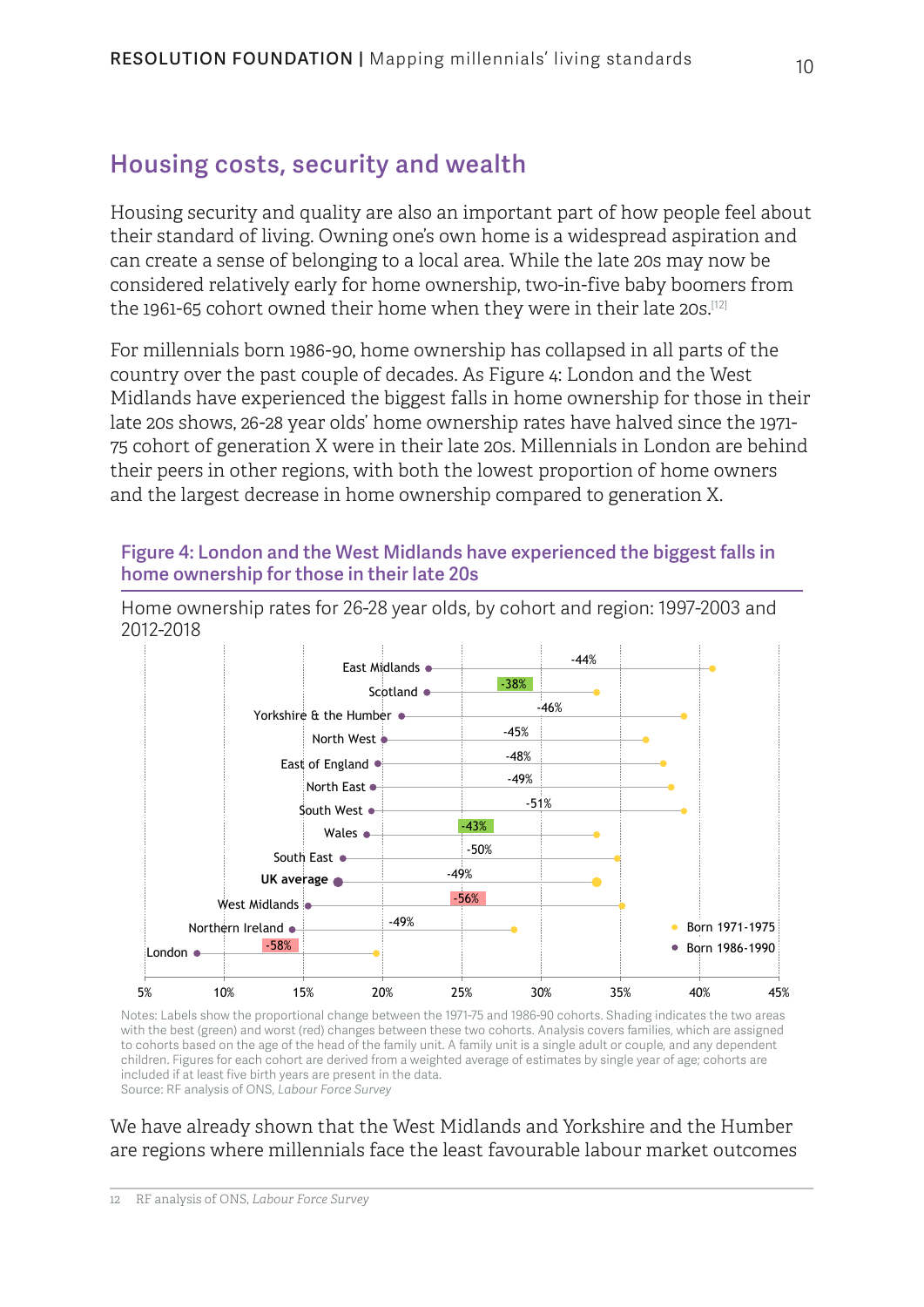compared to peers in other regions, and their predecessors where they live. For the West Midlands, these challenges are compounded by the housing market. Indeed, the West Midlands follows London closely in terms of home ownership, with the second-largest intergenerational decrease in ownership rates for millennials compared to generation X.

However, Yorkshire and the Humber, which did badly on our jobs market indicators, has a more positive outlook when it comes to home ownership. As [Figure 4](#page-9-0) shows, young millennials in Yorkshire and the Humber have among the highest home ownership rates in the country, despite having experienced a large decrease in ownership compared to people born in the early 1970s in that region.

Related to the reduction in home ownership is the increasing proportion of income taken up by housing costs.[13] [Figure 5](#page-11-0) shows the proportion of income spent on housing. As might be expected, young Londoners (this time those born 1981-90) are again worst off, with both high current costs and a large increase in how much of their income they spend on housing compared to those in generation X born 1961-70. Whereas the West Midlands and Yorkshire and the Humber did badly on the labour market and home ownership, they are mid-table when it comes to the share of young adults' income that is spent on housing.

<sup>13</sup> S Clarke, A Corlett & L Judge, *[The housing headwind: The impact of rising housing costs on UK living standar](https://www.resolutionfoundation.org/publications/the-housing-headwind-the-impact-of-rising-housing-costs-on-uk-living-standards/)*ds, Resolution Foundation, June 2016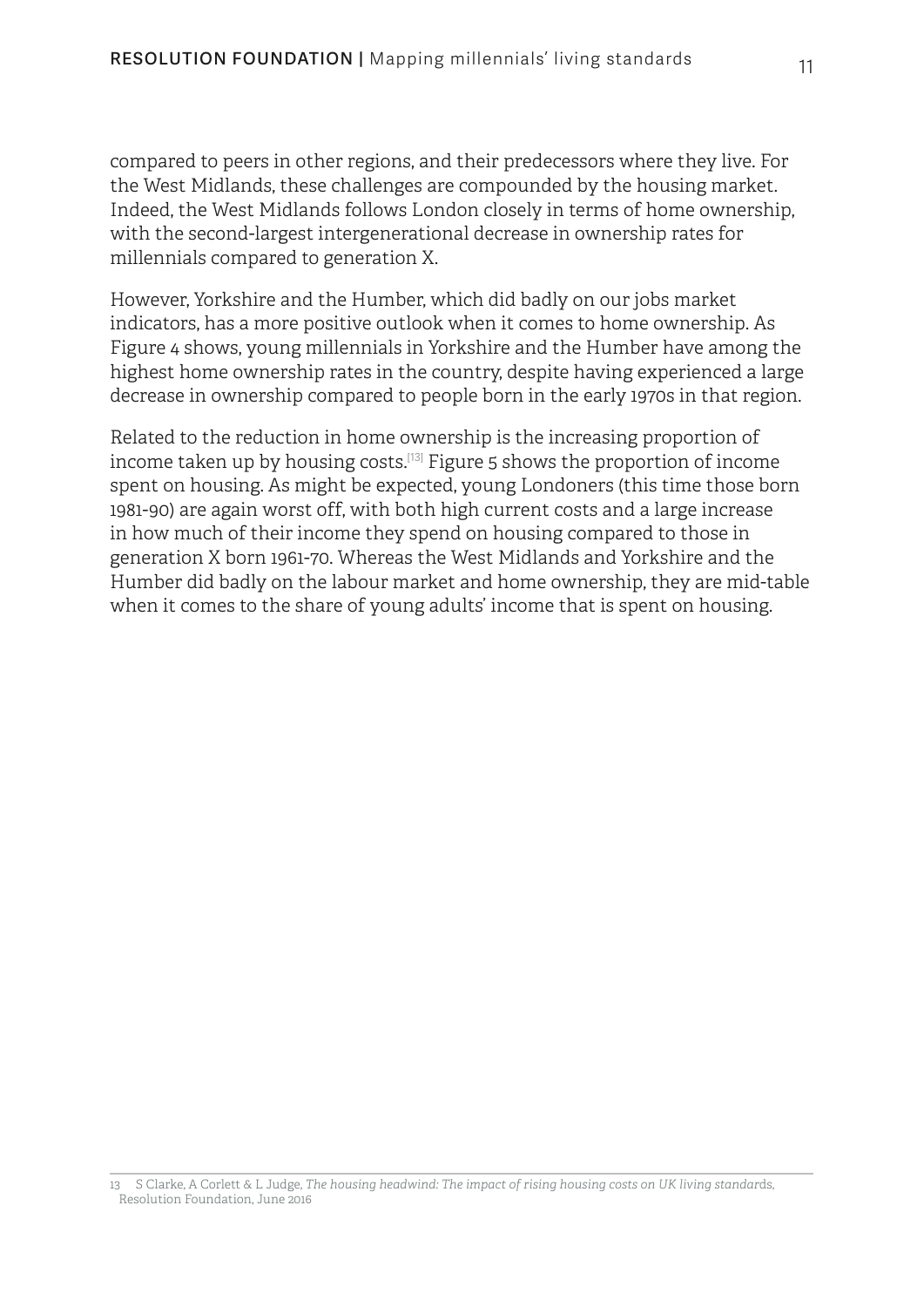<span id="page-11-0"></span>Figure 5: Young adults are spending more income on housing than previous cohorts at the same age everywhere except Wales

Proportion of net income spent on housing costs by 24-26 year olds, by cohort and region: 1985-1996 and 2007-2016



Notes: Labels show the proportional change between the 1961-70 and 1981-90 cohorts. Shading indicates the two areas with the best (green) and worst (red) changes between these two cohorts. Average net income spent on housing is shown for Great Britain only since Northern Ireland was excluded from the dataset that this analysis is based on for earlier periods than shown on this chart. Analysis covers families, which are assigned to cohorts based on the age of the head of the family unit. A family unit is a single adult or couple, and any dependent children. Analysis excludes principal repayment and including housing benefit (in both incomes and housing costs). Incomes and housing costs are assumed to be shared equally within households. Figures for each cohort are derived from a weighted average of estimates by single year of age; cohorts are included if at least five birth years are present in the data. Source: RF analysis of IFS, *Households Below Average Incom*e (1985-91); DWP, *Family Resources Survey* (1994-2018)

The two regions where the pressure of housing costs on incomes has not nudged up at all over this period – Wales and North East – are also the two regions with the highest intergenerational increases in employment rates and weekly pay. In contrast to other regions where pay has been stagnant, it looks as if earnings increases for young people in Wales and the North East may have offset some increases to housing costs.

Our analysis has confirmed that that housing is a major challenge for today's young adults across the country. However, there are important regional differences:

- While the pressure that housing costs put on incomes, and home ownership, present challenges to young adults across the country, these are most acute in London.
- The West Midlands stands out as having both low home ownership rates and a substantial intergenerational decline.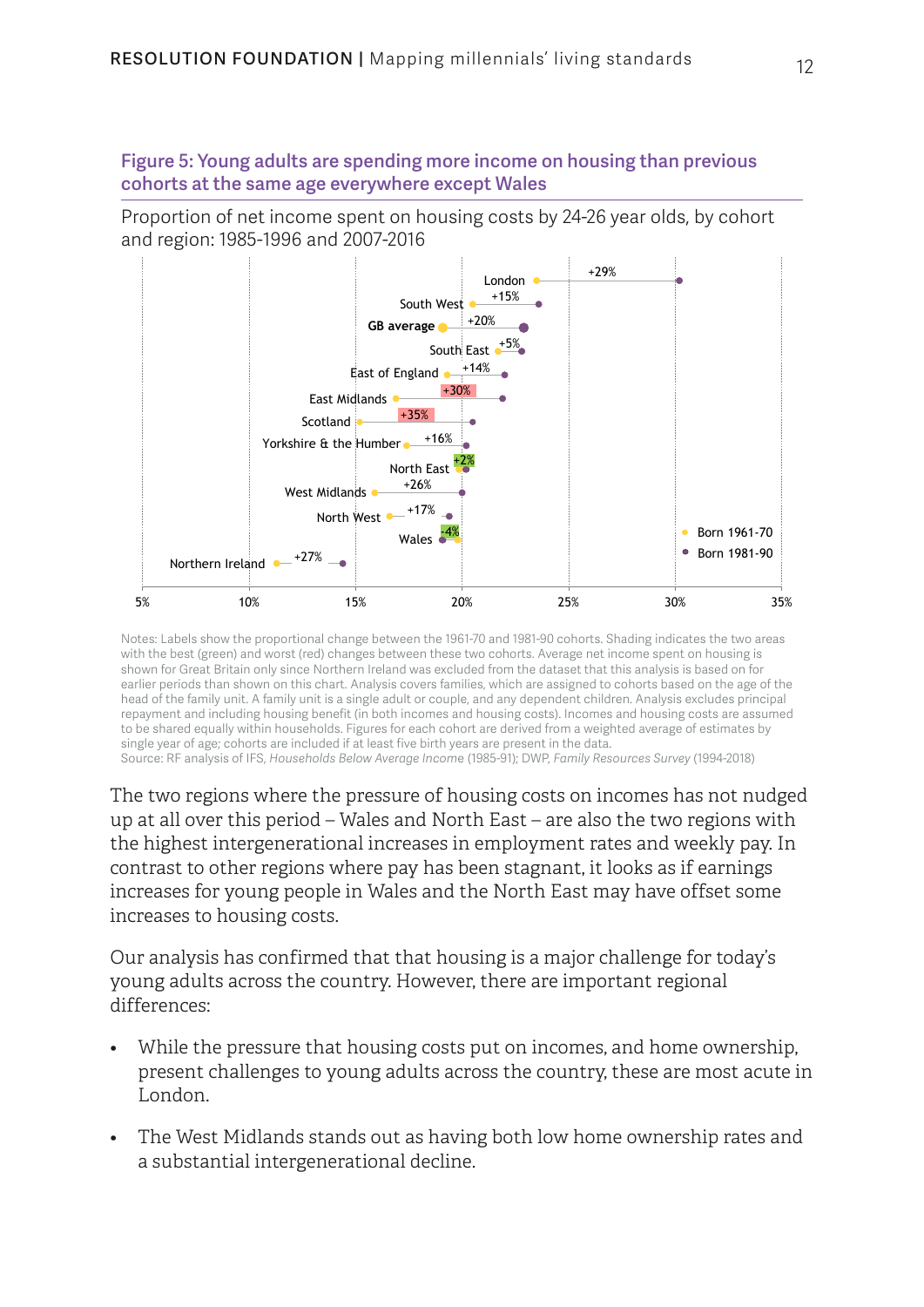• The North East and Wales are performing well in terms of generational progress on housing costs, which to some extent reinforces our conclusions in relation to the labour market.

### Conclusion

This is the first analysis we are aware of that considers the intersection between the living standards of young people across the regions and nations of the UK today, and intergenerational progress compared to a previous cohort.

The West Midlands and Yorkshire and the Humber have consistently emerged as regions where young adults might feel most pessimistic about their prospects. In these places the 1986-90 cohort of millennials not only experiences poorer labour market outcomes and (in the case of the West Midlands) low home ownership rates compared to their peers in other regions today, but has also experienced less progress (or a more marked decline) on predecessors than millennials in other regions have.

The North East stands out in terms of intergenerational progress. The 1986- 90 cohort remains behind national averages for labour market outcomes and in terms of housing security, but the region has experienced major intergenerational improvements since the 1971-75 cohort was young. Although our indicators show that this is not the best place in the country for millennials to live and work today, there might still be a more positive outlook there than in regions such as the West Midlands.

This regional perspective provides a greater understanding of what people see when they think about their own lives, and when they compare themselves to those around them. It is not surprising that people across Britain are concerned about the prospects for young adults today improving on previous generations' standards of living. In fact, our analysis shows that no region is performing consistently well across our measures of living standards for millennials today and generational progress compared to generation X before them. While intergenerational issues are a national concern, the large differences across the country in how young people have fared show that policy makers need to consider these issues, and how they can be addressed, at a regional level too.